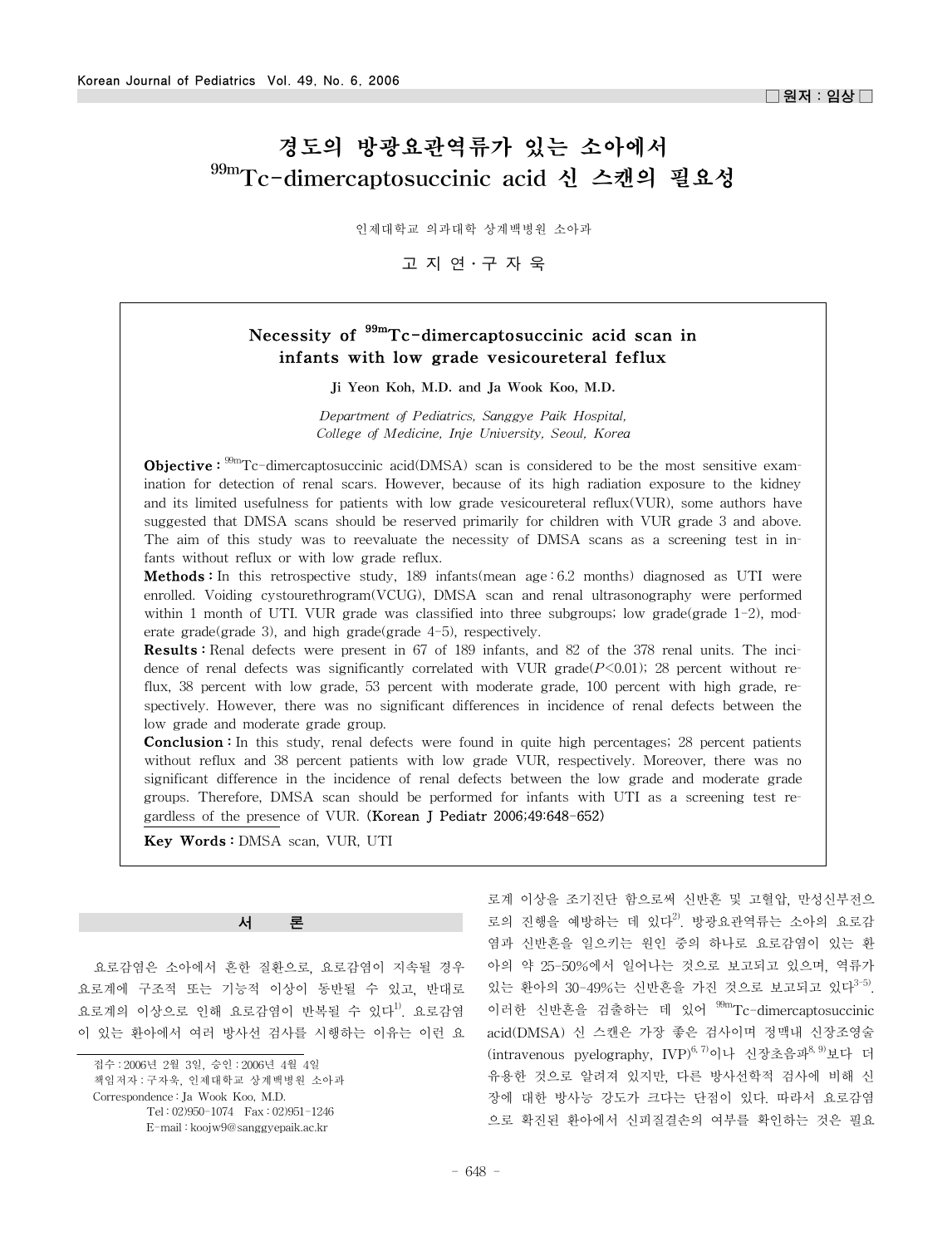한 일이지만 조기검사로 시행할 것인지에 대해서는 아직 논란이 많은 상태이다. 또한, 이전 연구발표10-12)에 따르면 모든 요로감 염으로 진단된 환아들에서 DMSA 신 스캔을 시행해야 한다는 보고가 많았던 반면, 최근의 연구13, 14)에서는 신반흔의 빈도와 비교해서 방광요관역류 grade III 이상에서만 시행해야 한다는 연구결과가 보고되었다. 저자들은 낮은 grade의 방광요관역류를 가진 환아에서 신반흔으로 발전되는 사례가 임상적으로 있어 DMSA 신 스캔의 조기검사로서의 필요성에 대해 의문을 갖게 되었다. 본 연구에서는 요로감염이 확진된 환아의 DMSA 신 스 캔과 배뇨성 방광 요도 조영술(voiding cystourethrogram) 결 과를 분석함으로써 방광요관역류가 존재하지 않거나 방광요관역 류의 grade가 낮은 경우에도 DMSA 신 스캔을 시행할 필요성 이 있는지에 대하여 재조명하여 보고자 하였다.

#### 대상 및 방법

1995년 3월부터 2004년 2월까지 10년 동안 인제대학교 상계 백병원 소아과에서 요로감염증으로 입원한 생후 24개월 미만의 환아들을 후향적으로 분석하였다. 요로감염의 진단은 12개월 미 만에서는 치골 상부 방광천자나 도뇨관으로, 12개월 이상에서는 무균 채뇨백으로 채취한 소변에서 단일 세균이  $10^5$  colony forming units(cfu)/mL 이상 배양되는 경우로 정하였다. 배양된 균으로는 *E. coli*(72%)가 가장 많았고, 그 외 *Klebsiella pneumoniae*, Enterococcus, Enterobacter 등의 순이었다. 전체 213 명의 환아들 중 신장초음파, DMSA 신 스캔, 배뇨성 방광 요도 조영술을 모두 시행하였던 189명만을 대상으로 하였다. 환아의 연령분포는 생후 3일에서 24개월까지였고, 성별분포는 남아가 148명, 여아가 41명이었다.

배뇨성 방광 요도 조영술 시행 전에는 예방적 항생제 요법을 실시하였고, 신장초음파, DMSA 신 스캔, 배뇨성 방광 요도 조 영술은 요로감염 진단 후 적어도 1개월 이내에 시행하였다. DMSA 신 스캔의 경우 99mTc-DMSA를 10 mCi 정맥 주사하 고 투여 2-4시간 후 촬영한 것을 분석하였다. DMSA 신 스캔 에서 신피질결손의 유무는 방사선과 의사의 판독에 의해 결정하 였다. 신피질결손의 분류는, 하나의 신단위에 1-2개의 작은 국소 적 결손만 존재하는 경우는 국소성 신피질결손(focal renal defect)으로, 2개 이상의 결손 또는 하나의 큰 결손이 있거나 신기 능이 40% 이하로 감소되어 있는 경우는 미만성 신피질결손(diffuse renal defect)으로 분류하였다. 방광요관역류는 International reflux study committee15)의 기준에 의하여 배뇨성 방광 요도 조영술을 판독함으로써 정의하였고, 역류의 정도는 grade I-II를 경도(low grade), grade III를 중등도(moderate grade), grade IV-V를 중증도(high grade)로 분류하였다. 자료의 통계 학적 처리는 SPSS(version 12.0) 통계 프로그램을 이용하였다. 두 군간의 평균치에 대한 차이는 t-검정을 이용하여 분석하였다. 방광요관역류 grade에 따른 네 군에서 신피질결손 빈도의 차이 는 ANOVA와 사후검정법으로 분석하였고, 방광요관역류 grade 와 미만성 신피질결손 사이의 상관관계는 표본수가 적어 비모수 적 검정법인 Spearman 상관계수로 분석하였다. 통계적 유의수 준은 *P*값이 0.05 미만인 경우로 하였다.

## 결 과

## 1. 요로감염 환아군의 성별, 연령별 분포

189명 중 남아가 148명, 여아가 41명으로 전체 남녀비는 3.6 : 1이었다. 연령분포는 생후 3일부터 24개월 사이였고 평균 6.2개 월이었다. 연령별로 나누어 볼 때 1세 미만은 155명, 1세 이상은 34명이었다.

#### 2. 배뇨성 방광 요도 조영술 소견

189명 모두에서 배뇨성 방광 요도 조영술이 시행되었고, 189 명 중 67명, 378 신단위(renal unit) 중 98 신단위에서 방광요관 역류가 나타났다(26%). 일측성인 경우는 36명이었으며 양측성인 경우는 31명이었다. 등급별 분포를 보면 방광요관역류가 있는 98신단위 중 grade I 15례(15%), grade II 27례(28%), grade III 36례(37%), grade IV 15례(15%), grade V 5례(5%)로 나타 났다.

## 3. DMSA 신 스캔 소견

DMSA 신 스캔을 시행한 189명 중 67명(35%)에서 신병변이 나타났다. 신병변의 소견은 한측 단일 병소가 52명, 양측 병소가 15명이었다. 신병변이 있는 전체 82 신단위 중 미만성 신피질결 손은 39 신단위(48%)였고, 국소성 신피질결손은 43 신단위(52 %)였다.

### 4. DMSA 신 스캔과 방광요관역류의 상관관계

DMSA 신 스캔에서 양성병변을 보인 67명 중 36명(54%)에 서 방광요관역류가 있었으며, 음성병변을 보인 122명 중 31명 (25%)에서 방광요관역류가 있었다. 역류의 정도에 따른 신피질 결손의 빈도를 보면(Table 1), 역류가 없을 때 28%, 경도(low

| <b>Table 1.</b> Results of DMSA Scan in Relation to VUR Grade |  |  |  |  |  |  |  |  |  |  |  |
|---------------------------------------------------------------|--|--|--|--|--|--|--|--|--|--|--|
|---------------------------------------------------------------|--|--|--|--|--|--|--|--|--|--|--|

| Reflux grade            | Abnormal DMSA<br>scan(renal unit)                                             | Normal DMSA<br>scan(renal unit) renal unit | Total                  |
|-------------------------|-------------------------------------------------------------------------------|--------------------------------------------|------------------------|
| Low<br>Moderate<br>High | 79(28%)<br>$16(38\%)^*$<br>$19(53\%)^{\dagger,+}$<br>$20(100\%)$ <sup>§</sup> | 201(72%)<br>26(62%)<br>17(47%)             | 280<br>42.<br>36<br>20 |

Statistical significances were tested by oneway ANOVA among groups and LSD multiple comparison test between each groups

 $\degree$ P>0.1 compared with reflux grade 0

<sup>†</sup>*P*<0.01 compared with reflux grade 0<br><sup>‡</sup>*P*>0.05 compared with reflux low grade §*P*<0.05 compared with reflux moderate grade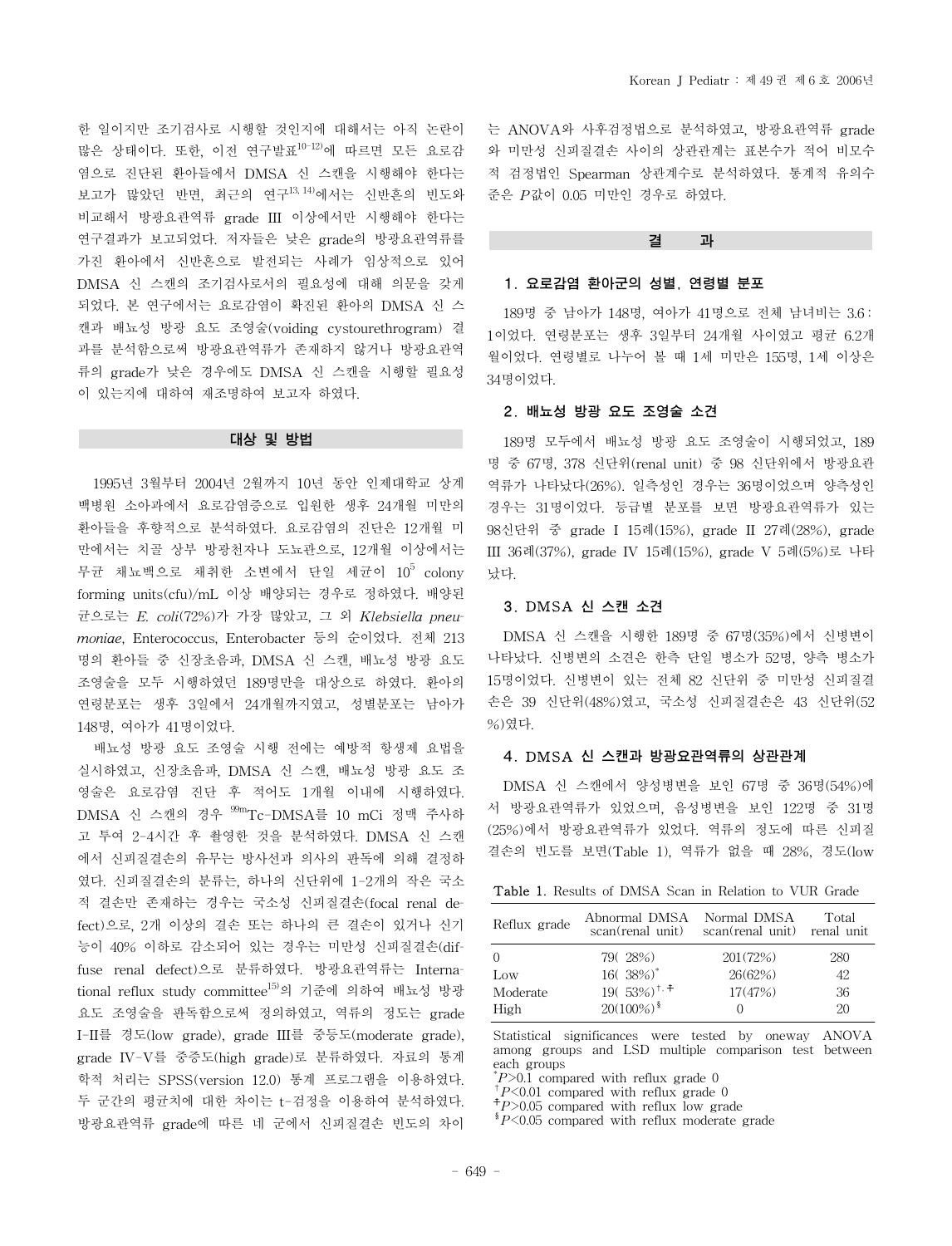7(19.5%) 2(10.0%)

| Reflux grade           | Diffuse renal defect <sup>"</sup> Focal renal defect <sup><math>†</math></sup> |           |
|------------------------|--------------------------------------------------------------------------------|-----------|
| $0(R.U^{\dagger}=280)$ | $6(2.1\%)$                                                                     | 22(7.9%)  |
| $Low(R.U=42)$          | $4(9.5\%)$                                                                     | 12(28.5%) |

Table 2. Renal Defects in Patients

Statistical significance was evaluated by Spearman's correlation

12(33.3%) 17(85.0%)

 $P<0.05$  correlated with reflux grade

<sup>†</sup>*P*>0.1 correlated with reflux grade <sup>†</sup>R.U : renal unit

Moderate(R.U=36) High(R.U=20)

Table 3. Comparison of Clinical Data in Infants with Normal or Abnormal DMSA Scan

|                                                             | $(n=122)$          | Normal DMSA Abnormal DMSA<br>$(n=67)$ |
|-------------------------------------------------------------|--------------------|---------------------------------------|
| $Age(months)^*$                                             | $0.58 \pm 0.53$    | $0.80 \pm 0.65$                       |
| Duration of fever(days)*                                    | $3.38 \pm 1.76$    | $4.0 \pm 4.69$                        |
| Duration of hospitalization<br>$\left(\text{days}\right)^*$ | $6.76 \pm 2.58$    | $6.98 \pm 3.40$                       |
| WBC at admission $(\text{/mm}^3)^*$                         | $14.474 \pm 6.153$ | $16,235 \pm 8,085$                    |
| ESR at admission $\text{(mm/hr)}^*$                         | $43.43 \pm 25.93$  | $46.74 \pm 30.62$                     |
| CRP at admission $(mg/dL)^*$                                | $6.945 \pm 5.155$  | $8.322 \pm 6.505$                     |

Values are shown as mean $\pm$ standard deviation Statistical significance was evaluated by student t-test \* *P*>0.05

grade)일 때 38%, 중등도(moderate grade)일 때 53%, 중증 (high grade)일 때 100%로써, 역류가 심해질수록 신피질결손의 빈도는 높아졌다. 또한, 각 등급간의 신피질결손 빈도 비교에서, 중등도 역류일 때의 빈도는 경도의 역류시와 의미있는 차이는 없었고, 중증의 역류일 때보다는 의미있게 낮은 것으로 나타났다 (*P*<0.05).

또한 역류등급별로 신피질결손의 정도를 비교해 보면(Table 2), 역류가 없을 때 미만성 신피질결손은 2.1%, 경도의 역류시 9.5%, 중등도의 역류시 33.3%, 중증의 역류시 85%로 역류가 심 해질수록 미만성 신피질결손이 의미있게 증가함을 보여준다(*P*< 0.05).

#### 5. 임상 소견

DMSA 신 스캔상 정상인 군과 신피질결손이 있는 군의 임상 소견을 비교해보면, 나이는 각각 0.58±0.53, 0.80±0.65개월, 입 원시 혈청 백혈구 수치는 14,474±6,153, 16,235±8,085(/mm3), ESR은 43.43±25.93, 46.74±30.62(mm/hr), CRP는 6.95±5.16, 8.32±6.51(mg/dL)로 두 군 사이에 의미있는 차이는 없었다. 또 한, 각각 발열기간은 3.38±1.76, 4.0±4.69일, 입원기간은 6.76± 2.58, 6.98±3.40일로 역시 두 군 사이에 의미있는 차이는 없었 다(Table 3).

#### 고 찰

소아 요로감염증의 진단에 있어서 소변에서의 균의 배양이 가 장 정확하지만, 진단과정에 있어서 특히 방사선 검사가 중요한 이유는 요로감염에 선행되는 선천성 기형 및 신반흔 및 기능적 이상 등을 찾아내는 데 큰 역할을 하기 때문이다<sup>16</sup>. 최근에는 DMSA 신 스캔이 신감염 초기에 감염의 위치를 결정하고 신반 흔을 검출하는데 유용한 검사방법으로 알려져 있고, 예전에 주로 쓰이던 IVP나 신장초음파에 비해 진단의 예민도와 특이도가 높 은 것으로 알려져 있다<sup>17)</sup>. <sup>99m</sup>Tc-DMSA 는 신세관 상피세포에 선택적으로 흡수되고, 섭취된 후 요 배설이 아주 적어 신피질의 기능 손상 평가를 용이케 하는 시약으로18-21), 해부학적인 조직 손상이 나타나기 이전 빠른 시간 내에 손상의 정도를 알 수 있 다. 또한 전처치 과정이 필요없고, 장내 공기에 의해 영향받지 않으며 조영제 부작용이 적다는 장점이 있다 $^{6, 22, 23)}$ . 따라서 요로 감염증이 있을 때 진단 및 치료방침에 도움이 되나, 아직 그 시 행시기 및 적응증 등은 정확한 방침이 정해져 있지 않다.

또한, 요로감염 환아에서 역류성 신병증이 동반되어 있을 때 신피질섭취결손의 정확한 진단은 매우 강조되어 왔는데, 이는 소 아의 경우 급성 감염시의 신피질섭취결손은 적절한 치료시 가역 적으로 회복가능한 것으로 알려져 있기 때문이다. 만일 요로감염 의 진단이 늦어지거나 적절한 치료를 받지 못하는 경우 신조직 의 손상을 받고 역류성 신병증(reflux nephropathy)으로 진행되 며 이는 만성 신부전까지도 이를 수 있다. 따라서 방광요관역류 가 있을 때 DMSA 신 스캔 시행은 필요한 것으로 생각되어 보 편화되어 왔지만, 아직 각 역류의 정도에 따른 정확한 시행시기 는 명확하지 않은 상태이고, 특히 신장에 영향을 주는 방사선 용량이 크기 때문에 역류 초기부터 시행하여야 하는지에 대해서 는 논란이 되고 있다.

이전의 한 연구결과<sup>10)</sup>는 요로감염 치료 후 실시한 DMSA 신 스캔에서 grade III-V 역류를 갖는 경우 43%에서 신반흔이 보 였으나 grade I-II 역류의 경우 8%에서 나타남을 보고하였고, 또 다른 연구 $^{24)}$ 에서는 1세 이하 영아에서 입원시 실시한 DMSA 신 스캔상 양성소견을 보인 57명 중 grade I-II 역류가 11명 (19%), grade III-V 역류가 37명(65%)이었음을 보고하였다.

그러나 최근에 실시된 방광요관역류의 등급과 DMSA 신 스 캔 소견에 대한 다른 연구<sup>25)</sup>에서는 첫 요로감염이 발병한 환아 에서 DMSA 신 스캔을 시행할 필요성에 대해서는 아직 명확하 지 않다고 밝혔다. 또한, 그 이후 연구13)에서 1세 이하 영아에서 DMSA 신 스캔 양성소견의 빈도가 방광요관역류 grade 0-II 0%, grade III & IV 37.5%, grade V 100%라는 연구결과를 보 고하였고, 첫 요로 감염에 걸린 3개월 이하의 남아를 대상으로 시행한 다른 연구 결과 $^{14)}$ 에서도 방광요관역류 grade III 이상에 서만 신피질결손이 보임을 보고하여 grade III 이상의 역류시 DMSA 신 스캔을 조기검사로 시행하여야 함을 주장하였다.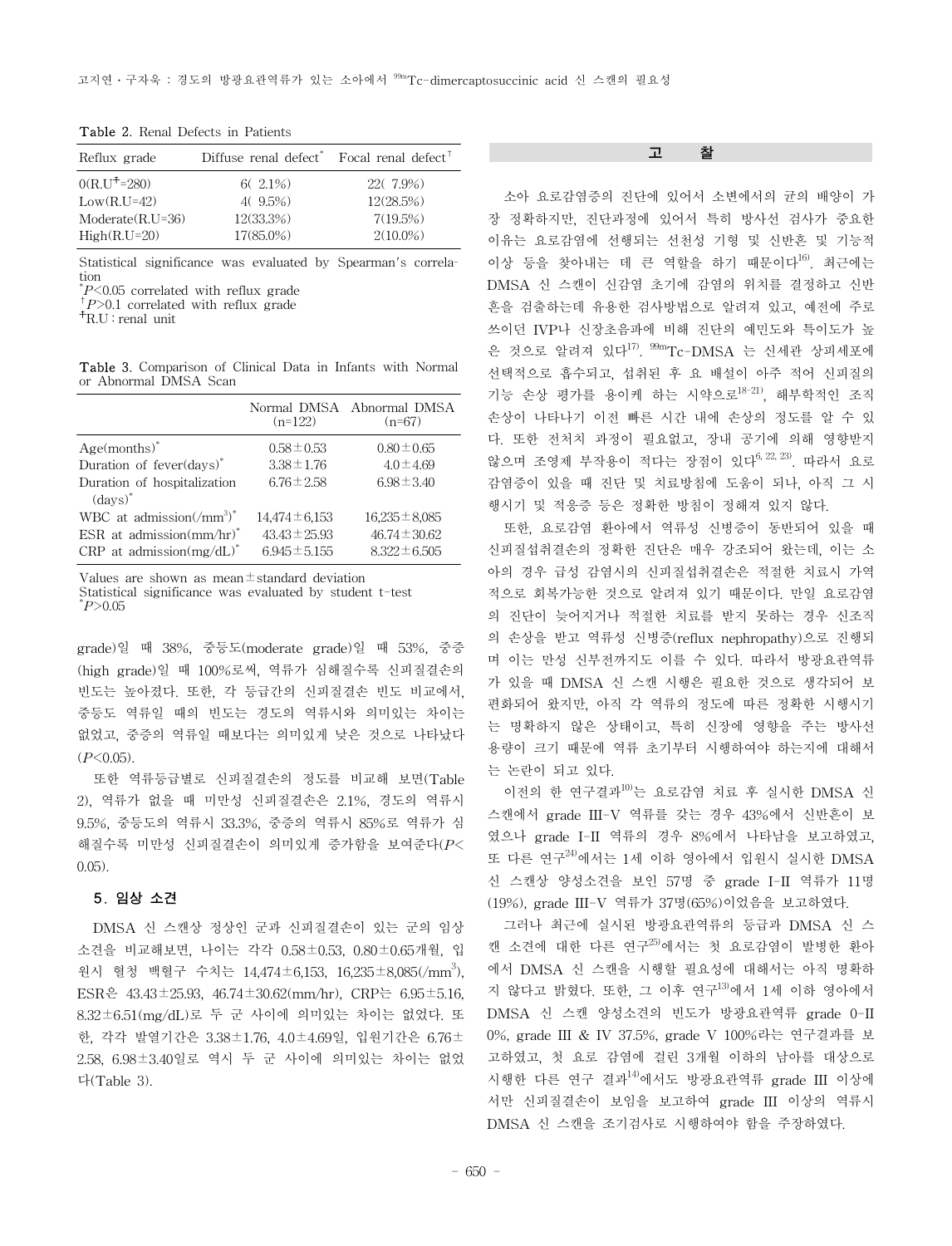본 연구에서 DMSA 신 스캔상 양성인 경우는 역류가 없을 때 28%, 경도(low grade)일 때 38%, 중등도(moderate grade) 일 때 53%, 중증(high grade)일 때 100%로 나타나 역류가 심 할수록 신피질결손의 빈도가 높게 나타났다. 그러나 역류가 없을 때와 경도의 역류일 때의 신피질결손의 빈도가 28%, 38%로 많 은 비율을 차지하고 있고, 중등도 역류일 때의 신피질결손의 빈 도는 경도의 역류시와 유의한 차이를 보이지 않아 grade III 이 상에서만 DMSA 신 스캔을 시행해야 한다는 최근 연구보고 13, 14)와는 다른 결과를 보였다. 본 연구에서는 역류의 등급별로 환자군의 수가 고르지 못했다는 점에서 이 결과가 영향을 미쳤 을 가능성도 있을 것이라고 여겨진다. 최근 연구13)에서는 경도의 방광요관역류에서 신피질결손의 빈도가 많았던 이전 연구10, 12)에 대해 환자군의 높은 연령으로 인해 역류가 소실되었거나 감염의 반복으로 인한 신피질결손의 가능성을 주장하였다. 그러나 본 연 구에서는 1세 미만의 환아가 82%였고 평균연령 6.2개월로 비슷 한 연령대를 보이고 있다. 또한, 신피질결손이 있는 군과 없는 군 사이의 임상소견을 비교해 보았을 때 발열기간, 입원기간, 입 원시 혈청 백혈구 및 ESR, CRP 수치상 유의한 차이가 없는 것 으로 보아 본 연구 대상군에서 신피질결손의 발생은 감염으로 인한 급성 염증 반응의 정도와 의미있는 상관관계가 없는 것으 로 보았다.

이전에 보고된 방광요관역류의 치료지침<sup>26)</sup>에 따르면, 신반흔 이 있으면서 역류 정도가 낮은 환아의 경우 예방적 항생제 요법 을 권장하고 있고, 역류 정도가 심하거나 역류가 지속되는 환아 의 경우 수술적 요법을 권장하고 있다. 신반흔이 진행되는 경우 는 요로감염이 반복되거나<sup>5)</sup> 진단과 치료가 늦었을 때<sup>27)</sup>, 배뇨장 애가 있을 때28) 주로 나타난다. 본 연구에서는 환자군 모두가 첫 요로감염 발병 환아들로 급성기에는 모두 항생제로 치료를 하였 고, 신반흔이 동반된 경우 퇴원 후에도 예방적 항생제 요법을 시행하였다. 수술한 환아는 총 6명으로 모두 요로감염 증세가 반복되며 grade III-IV의 역류가 지속되는 상태였다.

한 연구결과<sup>29)</sup>는 배뇨성 방광 요도 조영술 및 DMSA 신 스 캔을 통하여 방광요관역류와 양측 신반흔이 있음이 밝혀진 52명 의 환아 중 10년 이후 4명이 만성 신부전으로 진행함을 보고하 였고, 이는 요로감염 환아 중 신반흔을 가진 환자군이 합병증의 위험이 더 큼을 시사한다. 다른 연구결과에 따르면 신반흔이 나 타나는 부위는 요로감염 급성기 때의 신피질결손 부위와 일치하 며 방광요관역류 유무와 상관없이 나타난다고 하였고<sup>30, 31)</sup>, 요로 감염 급성기에 시행한 DMSA 신 스캔상 신피질결손이 없으면 나중에 신반흔이 발생하지 않는다는 연구결과도 보고된 바 있다 31). 본 연구에서는 중증의 방광요관역류시에는 신피질결손이 모 든 환자군에서 나타났고, 경도의 역류와 중등도의 역류가 있는 환자군은 서로 유의한 차이가 없는 신피질결손의 빈도를 보였다. 또한, 역류가 없거나 경도의 역류가 있는 경우에도 28%, 38%로 신피질결손이 꽤 많이 존재하였고 이러한 급성기의 신피질결손 부위는 회복기 때 신반흔으로 진행할 수 있다. 이러한 결과들을 토대로 하였을 때, 역류가 없거나 경도의 방광요관역류만 있는 요로감염 환아에서도 초기에 DMSA 신 스캔을 시행하여야 정 확한 진단 및 치료, 합병증 예방에 도움이 될 것으로 여겨진다.

본 연구에서는 첫 요로감염 발병 이후에 시행한 방사선학적 검사에 대한 추적관찰은 포함되지 않아서, 임상증상에 따른 신반 흔 진행 정도 및 DMSA 신 스캔 추가시행의 필요성 등에 대해 서는 알 수 없었다는 제한점이 있다. 또한 대상군이 증상이 심 한 입원 환아들이어서 임상증상이 경미한 환아들과 차이가 있을 수 있다는 사실에 있어서 좀 더 보완해야 할 점이 있다.

결론적으로, 요로감염 환아에서 역류가 없거나 경도의 방광요 관역류만 있는 경우에도 DMSA 신 스캔상 신피질결손이 꽤 많 은 빈도에서 보이므로, 배뇨성 방광 요도 조영술의 결과에 상관 없이 DMSA 신 스캔을 조기에 시행하면 초기 신실질 감염의 진단과 치료방침에 이용되어 합병증의 예방에 도움을 줄 것으로 생각된다. 따라서 DMSA 신 스캔은 소아 요로감염 환아에서 경 도의 방광요관역류를 가진 경우에도 조기에 시행하여야 한다.

#### 요 약

목 적: DMSA 신 스캔은 신장에 대한 높은 방사능의 위험성 과 낮은 grade의 역류시 불필요한 것으로 인식되어 최근 연구들 에서는 낮은 방광요관역류가 있을 시에는 조기검사에 포함시키 지 않는 것으로 보고되고 있다. 그러나 실제 임상에서는 낮은 grade의 역류 환아에서도 신피질결손이 보이는 경우가 있어 DMSA 신 스캔의 조기검사로서의 필요성에 대해 재조명하여 보고자 하였다.

방 법: 1995년부터 2004년까지 상계백병원 소아과에서 요로 감염으로 진단된 환아들 중 신장초음파, DMSA 신 스캔, 배뇨 성 방광 요도 조영술을 모두 시행한 189명의 환아를 대상으로 하였다. 검사들은 요로감염으로 진단된 지 적어도 1개월 이내에 시행하였다. 방광요관역류의 정도는 grade I-II는 경도(low grade), grade III은 중등도(moderate grade), grade IV-V는 중증(high grade)으로 각각 분류하였다.

결 과: DMSA 신 스캔상 신피질결손은 총 189명 중 67명, 378 신단위 중 82 신단위에서 보였다. 신피질결손의 빈도는 역 류가 없을 때 28%, 경도일 때 38%, 중등도일 때 53%, 중증일 때 100%로 역류가 심할수록 신피질결손의 빈도도 높아지는 것 으로 나타났다(*P*<0.01). 중등도일 때의 신피질결손의 빈도는 경 도일 때의 신피질결손의 빈도와 의미있는 차이는 없었다(*P*> 0.05).

결 론: 본 연구에서는 역류가 없을 때와 경도의 역류일 때의 신피질결손의 빈도가 28%, 38%로 많은 비율을 차지하고 있고, 중등도일 때의 신피질결손의 빈도는 경도일 때와 유의한 차이를 보이지 않았다. 따라서 DMSA 신 스캔은 높은 방사선 조사율에 도 불구하고 역류가 없거나 낮은 요로감염 환아에서도 조기검사 로 시행해야 한다.